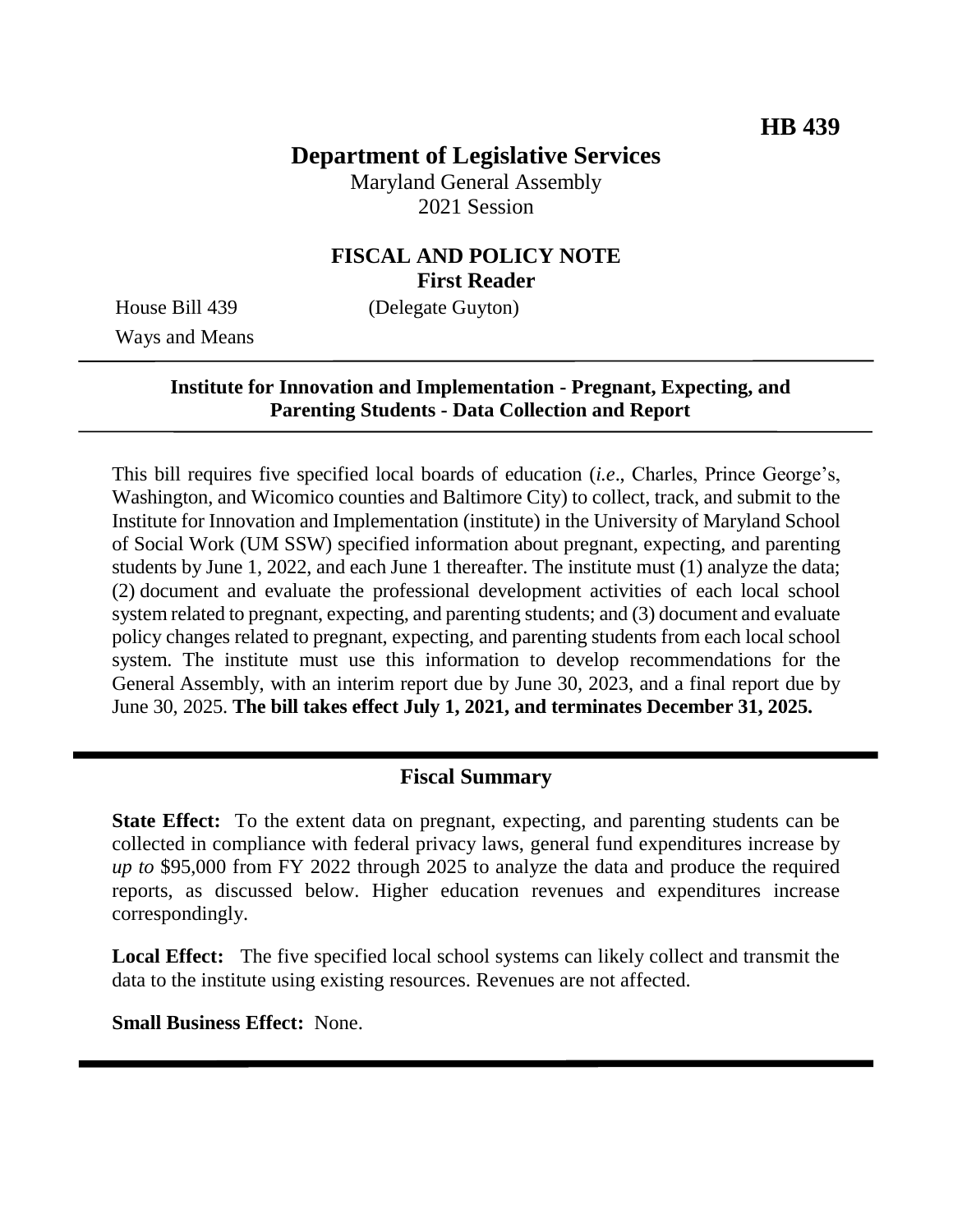# **Analysis**

**Bill Summary:** An "expecting student" includes a student who is the biological father of a fetus carried in the womb of a pregnant student.

Specifically, five specified local school systems must collect, track, and submit to the institute the following data with all personally identifiable information redacted:

- the number of pregnant, expecting, and parenting student who graduate with a high school diploma;
- the number of pregnant, expecting, and parenting students who attain a general educational development diploma (GED);
- the duration of school enrollment for each pregnant, expecting, and parenting student; and
- factors that affect pushout and dropout rates of pregnant, expecting, and parenting students seeking a high school diploma or GED.

**State/ Local Fiscal Effect:** The Maryland State Department of Education advises that it is unclear if information on pregnant, expecting, and parenting students can be collected in compliance with federal privacy laws including the Family Educational Rights and Privacy Act (known as FERPA) and the Health Insurance Portability and Accountability Act (known as HIPAA).

If the information can be collected in compliance with federal law, then the specified local school systems can likely absorb any additional cost associated with collecting the required data for the institute within existing budgeted resources.

#### *Institute for Innovation and Implementation – University of Maryland School of Social Work*

The institute is administratively housed in UM SSW and operates using funding from grants and contracts. The institute advises that to complete the data collection, analyses, and training of school staff to engage in data tracking practices it will need \$95,000 annually for fiscal 2022 through 2025. The Department of Legislative Services (DLS) advises that the requirements of the bill can likely be accomplished for less than \$95,000 per year by other entities. However, since the bill specifies that the institute conduct the work, the cost estimate reflects their estimated costs (and their assumed scope of work).

DLS advises that institute costs can be covered from a number of sources including existing higher education funds from the University of Maryland, Baltimore Campus or (non-State funded) grants. To the extent that existing or alternative funding sources are not realized, general fund expenditures may increase by *up to* \$95,000 annually from fiscal 2022